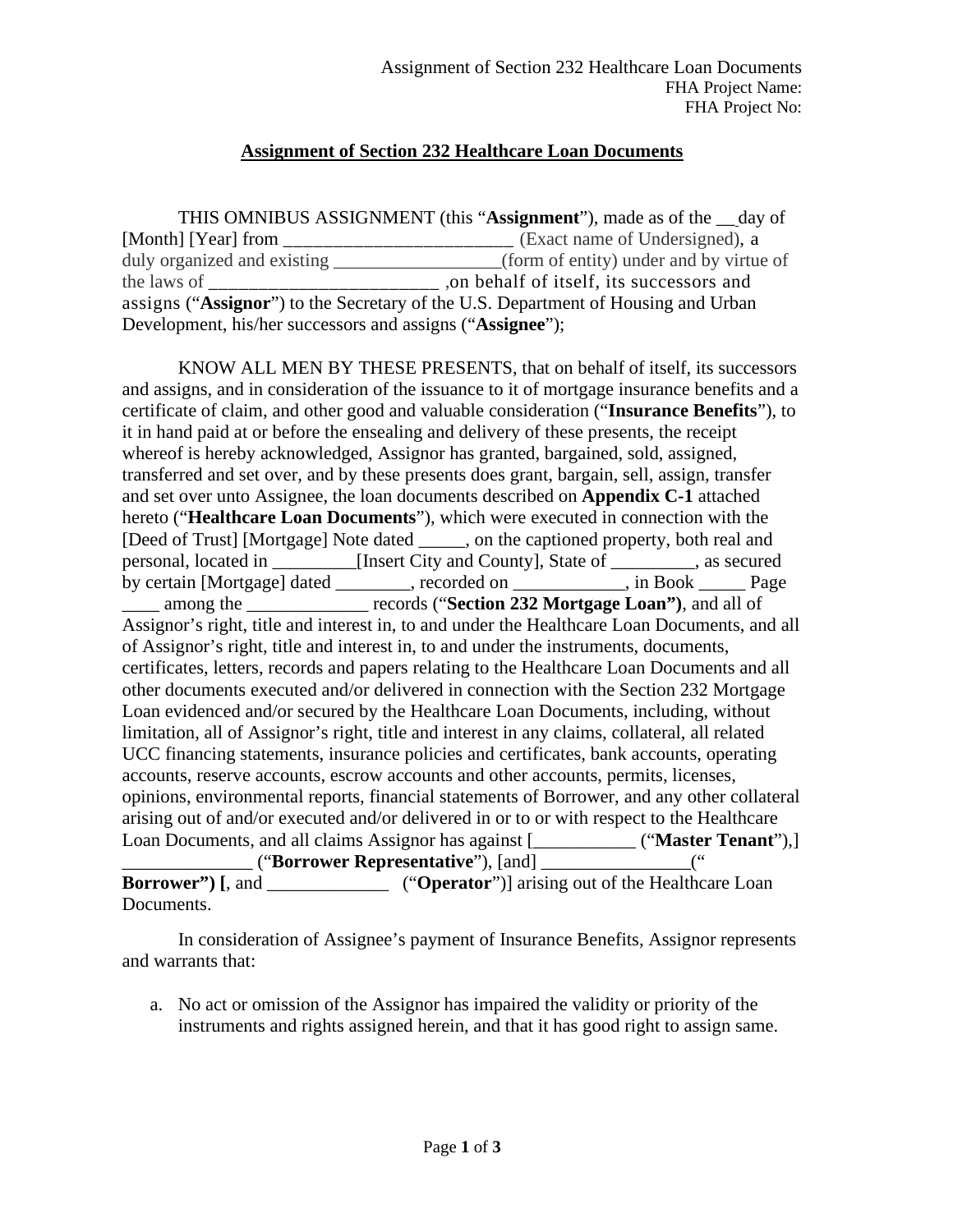b. **Appendix C-1** represents a complete description of the Healthcare Loan Documents, including all agreements, instruments, documents, or collateral which evidence, secure, or otherwise relate to the Section 232 Mortgage Loan, or required or permitted under the Section 232 program, whether executed or delivered by or on behalf of Borrower, Operator, Borrower Representative, or Master Tenant, in each case, as amended, restated, supplemented or otherwise modified from time to time.

IN WITNESS WHEREOF, Assignor has caused these presents to be duly executed as of the day and year first above written.

## **ASSIGNOR:**

 $STATE OF$   $()$ 

CITY/COUNTY OF \_\_\_\_\_\_\_\_ )

On  $\_\_\_\_\_\_\_\_\_\_\_\_\_\_\_\_\_\_\_\_$  before me,  $\_\_\_\_\_\_\_\_\_\_\_\_\_\_\_\_\_\_\_\_\_\_\_\_\_\_\_\_\_\_$  personally appeared \_\_\_\_\_\_\_\_\_\_\_\_\_\_\_\_\_\_\_, personally known to me (or proven to me on the basis of satisfactory evidence) to be the person whose name is subscribed to the within instrument and acknowledged that he/she executed the same in his/her authorized capacity and that by his/her signature on the instrument the person or the entity upon behalf of which the person acted, executed the instrument.

Notary Public

\_\_\_\_\_\_\_\_\_\_\_\_\_\_\_\_\_\_\_\_\_\_\_\_\_\_\_\_\_

My Commission Expires: